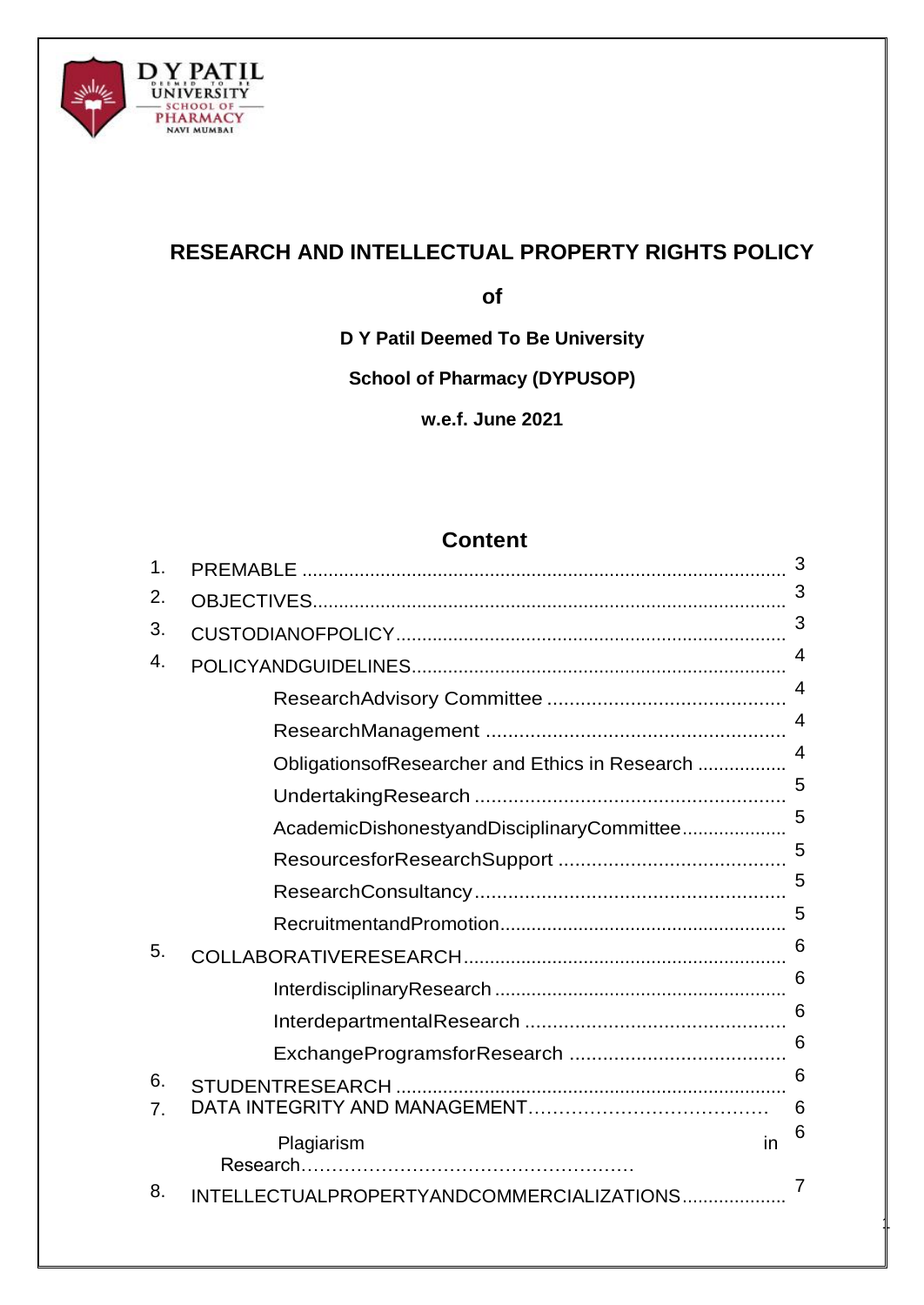

| 9. |                                           |          |
|----|-------------------------------------------|----------|
|    |                                           |          |
|    |                                           |          |
|    | <b>Dissertationsand</b><br>Ph.D./PGThesis |          |
|    | 11. RESEARCHINCENTIVEPOLICY               | $8 - 11$ |

2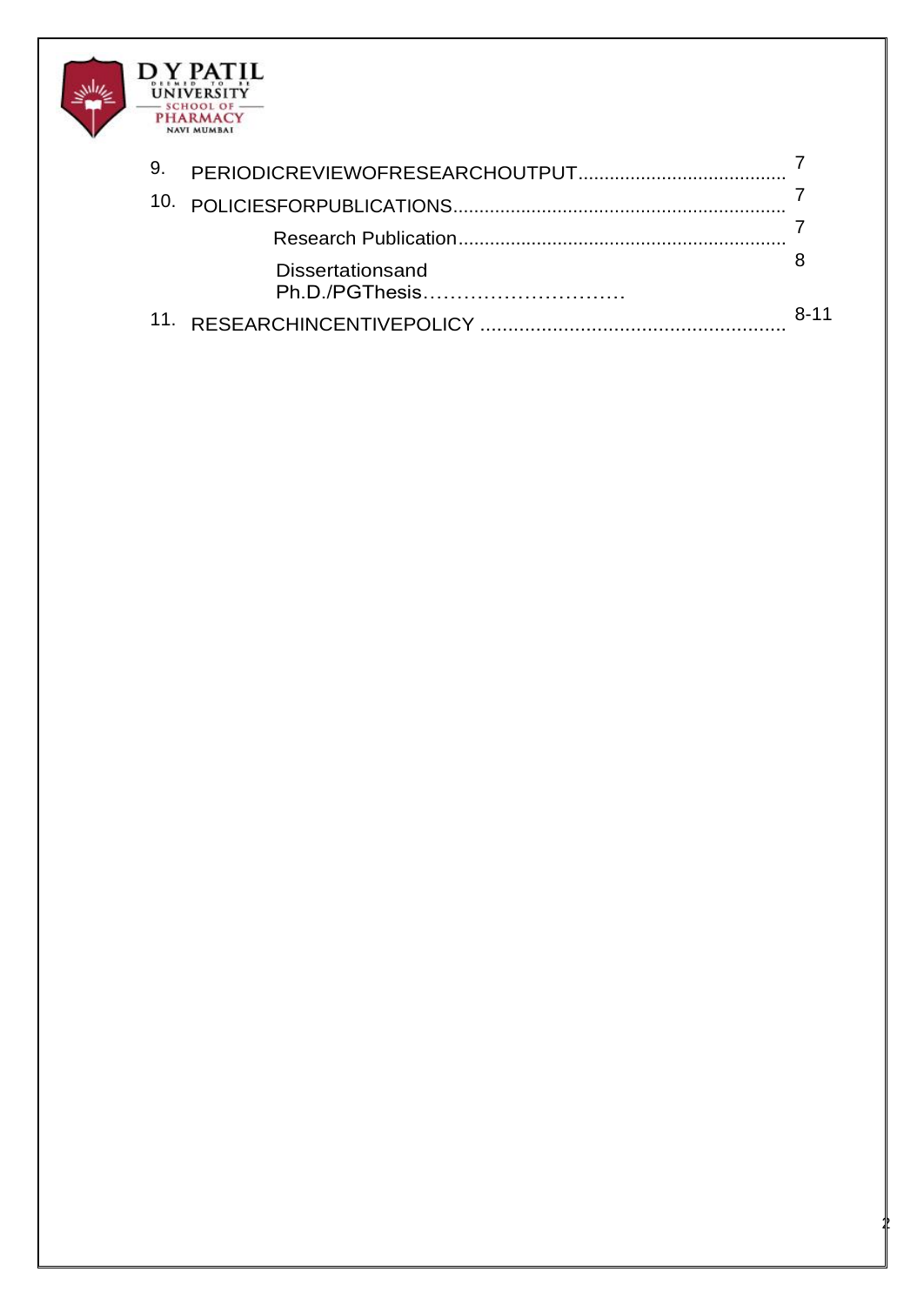

## **1.PREAMBLE:**

Researchis a serious academicactivity with a set of objectives toexplainoranalyzeor understandaproblemorfindingsolution(s)fortheproblem(s)byadoptingasystematic approach in collecting, organizing andanalyzingtheinformationrelatingtotheproblem. Scientific research is an integral part of DYPUSOP and plays an important role in the development of the institute. This policy has been designedto sensitize, enhance and promote research at DYPUSOP.

The policy shall serve as an overall framework within which research activitiesmaybecarriedout.

## **2 OBJECTIVES**

This research policy provides a broad framework to guide scholarly research with the following objectives:

- <span id="page-2-0"></span>1. To create and promote a culture of research among the faculty, students and research scholars.
- 2. To identify research areas and specify research topics of academic, practical and socially relevant to the local needs.
- 3. To enhance the research sphere of the students in order to make them ready at the global platform, for dissemination and inculcating of knowledge.
- 4. To promote the innovations, patents, and translational research in health.
- 5. To organize seminars / symposia / workshops / conferences on research topics and training programs in research methodology.
- 6. To ensure quality, integrity and ethics in research.
- 7. To facilitate and provide guidance for publication of reports submitted by the research scholars.
- 8. To promote publication of research findings in quality journals indexed in PubMed / Scopus / Web of Science / WHO/ notified on the UGC website or other indices having good impact factor and in appropriate media.
- 9. To create a knowledge pool and research idea library within the institute.
- 10. To bring about an annual/periodic compendium of abstracts/papers presented by the staff and students in various seminars / conferences / workshops.
- 11. To serve as a facilitator providing professional guidance, technical support and recommendation for financial assistance.
- 12. To promote interdisciplinary collaborations and partnerships in the departments and institutions both nationally and globally.

## <span id="page-2-1"></span>**3 CUSTODIAN OF POLICY**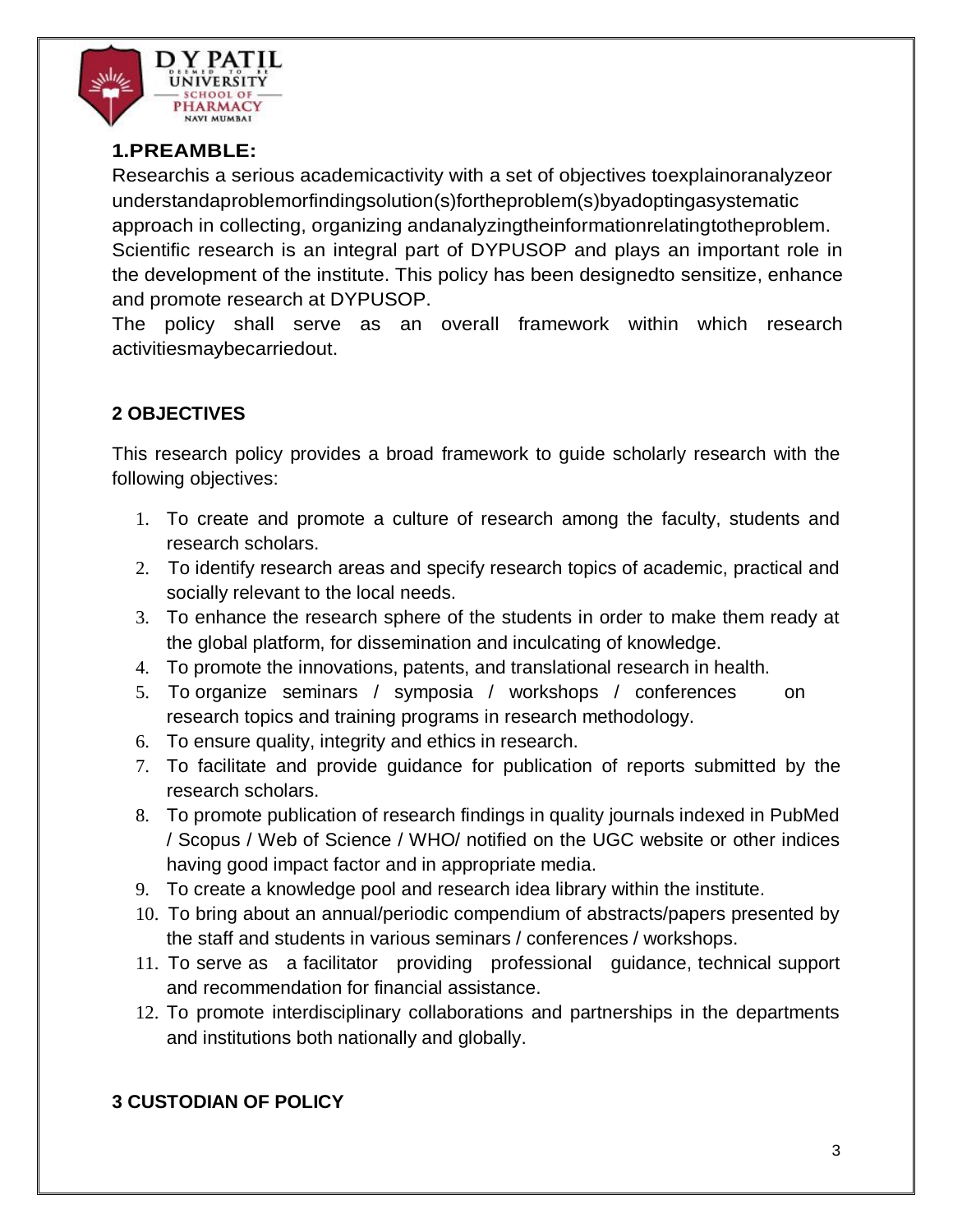

The chairperson and member secretary Research Advisory Committee (RAC) will be custodian of this research policy.

## **4. POLICY & GUIDELINES:**

### **Research Advisory Committee (RAC)**

A Research Advisory Committee (RAC) of the Institute shall be constituted and approved from IQAC of the institution.

- All the research projects (institutional/ Collaborative/ Outsourced) shall be routed through the RAC.
- The funds for all sponsored/funded projects shall be routed through the RAC.
- The consultancy charges (%) and Institutional charges (%) for all research projects shall be approved through the RAC.
- The RAC shall meet as and when required, however frequency of meetings shall be minimum 3 times a year.

The main objectives of the RAC shall be:

- 1. Promote research by faculty and students of the institute.
- 2. Promote research collaboration with external agencies and organizations.
- 3. Organization of working groups and research groups.
- 4. Provide support to academics and research students in pursuing research excellence.
- 5. Assistance in education and training programs.
- 6. Advance knowledge in academia and transfer knowledge to the relevant stakeholders.
- 7. Conduct the annual conference to facilitate research communication.
- 8. Disseminate research outputs scientifically, rigorously, and ethically and to ensure that the outputs carry practical impact and meaningfulness to the target populations.

#### **Research Management**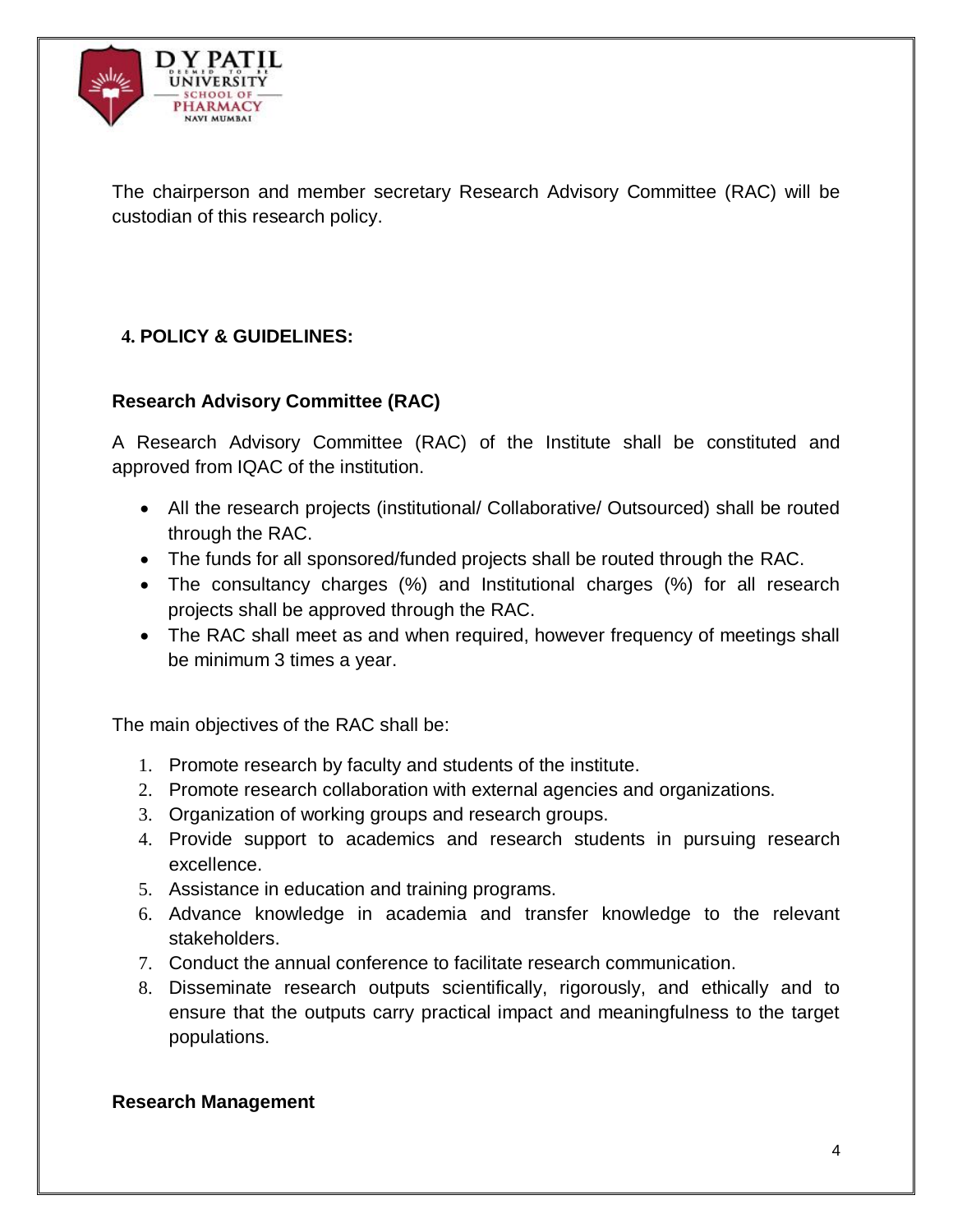

Overall management of research activities may be coordinated by RAC under the guidance of the Principal of the Institute.

Research activity of each department will be coordinated/ monitored by head of the department (HOD) from the department.

#### **Obligations of Researcher and Ethics in Research**

- 1. All researchers involving in biomedical research shall comply with the ethical principles set forth in the Declaration of Helsinki, Ethical Guidelines for Biomedical Research on Human Subjects laid down by the Indian Council of Medical Research (ICMR), and the principles of Good Clinical Practice (GCP). Favorable approval from the respective Institutional Ethics Committee (IEC) needs to be obtained before starting any study related procedures in human participants. In case of use of small animals for experiments, approval from CPCSEA approved Institutional animal ethics committee (IAEC) should be obtained.
- 2. All research involving new drugs shall be followed as per the "New Drugs and Clinical trials
- 3. Rules, 2019 laid down by CDSCO" of the Drugs and Cosmetics Act, 1940 (23 of 1940).
- 4. The researcher is required to register all clinical studies involving new drugs with the clinical trials registry of India on [www.ctri.nic.in a](http://www.ctri.nic.in/)s per the Drugs and Cosmetics Rules.
- 5. The researcher must archive the statement detailing the name of the ethics committee and the reference number wherever required for the publication of the research outcomes.
- 6. The studies performed in countries other than India must comply with ethical guidelines for studies involving human subjects or laboratory animals applicable in those countries.

#### **Undertaking Research**

Faculty members of the institute are expected to undertake research, leading to quality publications, presentations in national / international conferences of repute, generation of Intellectual property with potential for commercialization, socially useful outcome and other similar research activity.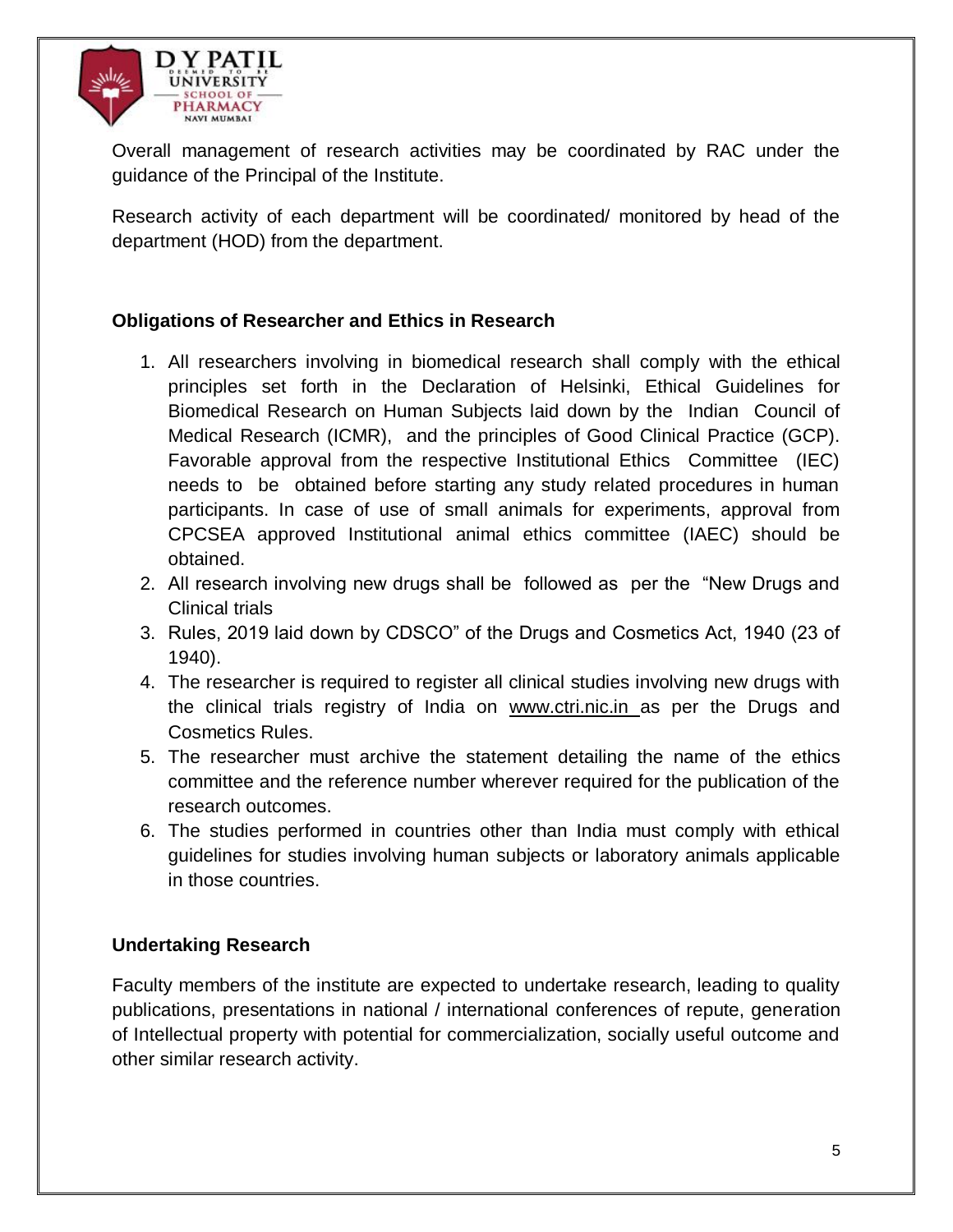

### **Academic Dishonesty and Disciplinary Committee**

It is expected that each member involved in research will adhere to highest ethical standards of conduct.

Each faculty member and researcher shall follow academic honesty in his/ her research work. Faculty and researchers shall be careful not to fall prey to academic dishonesty.

#### **Resources for Research Support**

The institute may provide intramural funding through seed money based on the quality and impact of research which may be scrutinized and recommended by the RAC of the institute.

The institute may also extend the support by reimbursement of publication charges, where manuscripts are communicated to quality journals.

The institution may also provide additional manpower in departments with higher research intensity and research output, depending on specific justifiable requirements.

#### **Research Consultancy**

The institute shall encourage its faculty to undertake consultancy projects from industry and academia; and to provide research consultancy to health care, technical, biomedical, food industries etc. The proposal of the research consultancy shall also be reviewed by the RAC.

#### **Recruitment and Promotion**

Research output will be considered as one of the criteria for faculty recruitment and promotion along with other academic responsibilities.

The quality of research output, especially research publications, may be assessed on the established yardsticks such as Impact Factor (IF) and which will be revised from time-to-time as appropriate.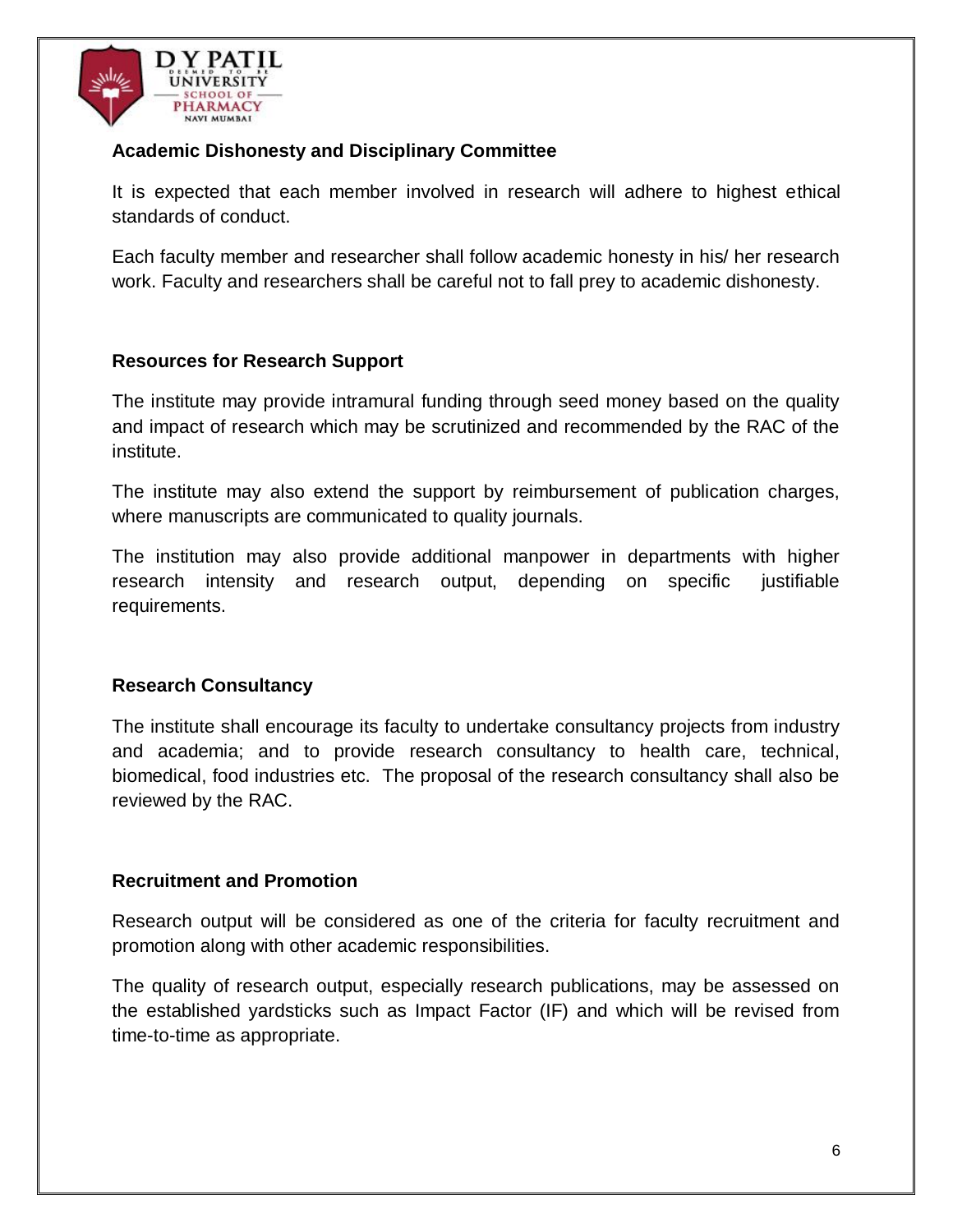

## **5. COLLABORATIVE RESEARCH**

#### <span id="page-6-0"></span>**Interdisciplinary Research**

Interdisciplinary Research shall be promoted in collaboration with national, international agencies and organizations. For the long term benefits of sharing knowledge between institutes and establishing a vibrant intra-university, interdisciplinary academic collaboration, joint activities will be undertaken in their respective fields of research. The financial allocations relating to each joint research project will be in accordance with the nature of the project. The finances shall be disbursed as per the role of the respective institution and the type and design of the research project.

#### **Interdepartmental Research**

Interdepartmental research will be promoted across all departments to facilitate high impact research and generate funds for research.

#### **Exchange Programs for Research**

Exchange programs for research by faculty and students shall be promoted and may be supported by the institute.

#### **6. STUDENT RESEARCH**

<span id="page-6-1"></span>To enhance quality research output, student mentorship / internship shall be facilitated to encourage students to pursue research activities leading to tangible output. The financial support may be provided by the institute.

#### **7. DATA INTEGRITY AND MANAGEMENT**

Plagiarism in research shall be unacceptable and discouraged at all the levels. The

The RAC shall ensure the integrity and ethics in research.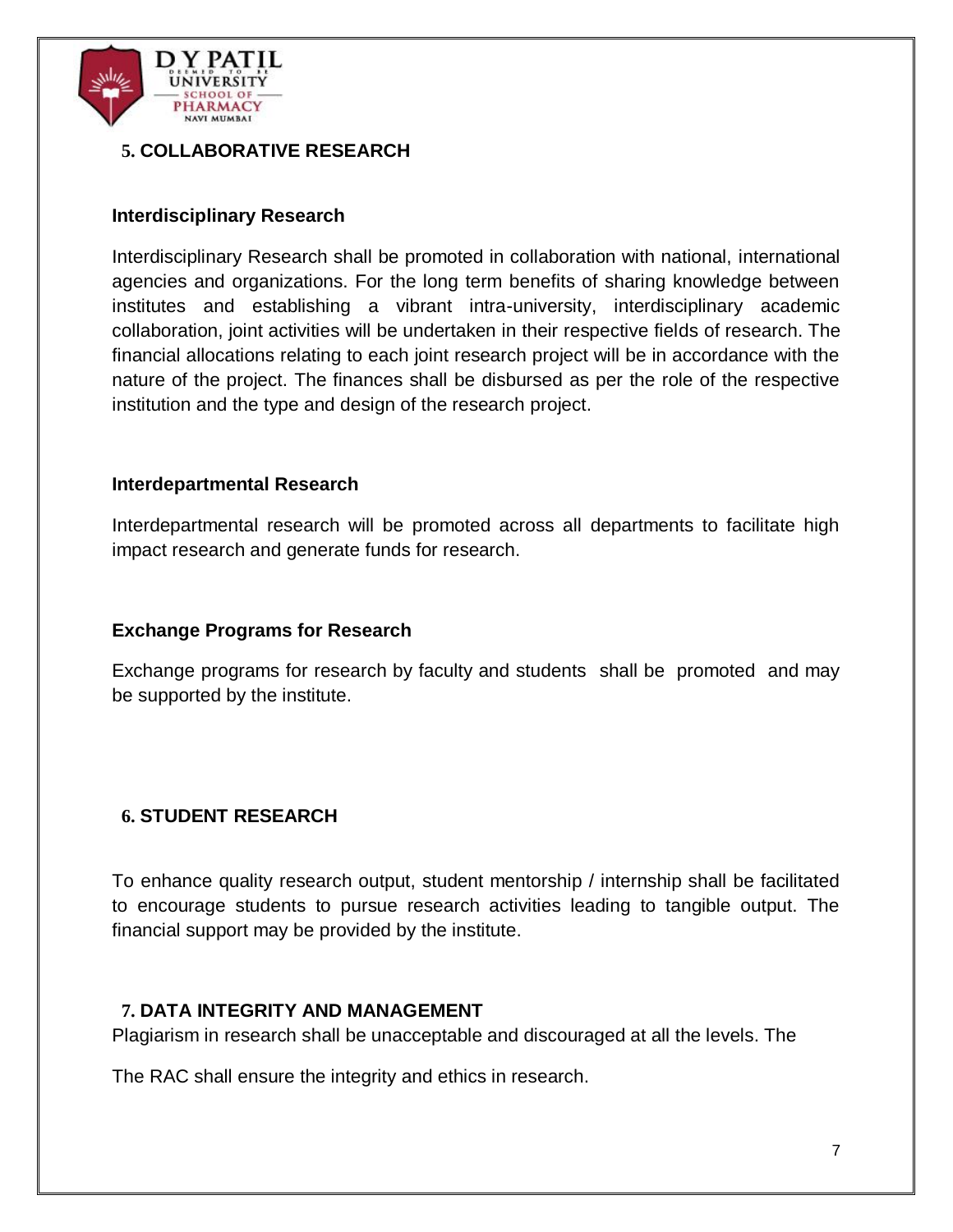

- Level 0: Similarities up to 10% Minor similarities, no penalty.
- Level 1: Similarities above 10% to 40% Researchers shall be asked to prepare

a revised script within a stipulated time.

Level 2: Similarities above 40% to 60% - Such researchers shall be asked to prepare a revised script

For submitting within a stipulated time.

Level 3: Similarities above 60% - Such researcher shall be subjected to

disciplinary action.

#### **8. INTELLECTUAL PROPERTY AND COMMERCIALIZATIONS**

<span id="page-7-0"></span>All the faculties and students are encouraged to conduct innovative research. The institute shall support the faculty and students to file their patents.

The institute owns all the Intellectual Property (IP) and the associated rights (IPR) that is produced by all the institute (DYPUSOP) personnel. The institute reserves the right to apply for IP protection in India/throughout the world/specific countries for suitable protection of the IP generated.

The institute shall be the owner, with the creators specially stated as inventors for all the intellectual property inventions, product development, process development, and software designs created by the creators who include faculty members, research scholars, students and those who make use of the resources of the institute. The revenue generated out of such creations shall be shared in the ratio of 50:50 between the creator and the institute respectively.

The inventions created by the institute personnel, without using institute resources and created outside their assigned/normal duties/areas of research/ teaching shall be owned by the creators and the revenue generated out of such creations shall be shared in the ratio of 75:25 between the creator and the institute respectively.

If an IP has emerged as a result of an Institutional/Industrial consultancy, the concerned industry and the institute shall own the IP. This however will not apply to those IP that are covered under specific MoU's where the action shall be carried out as per the provisions of the MoU's. If the IP is a result of funds sponsored by an outside agency, then the IP will be shared between the institute and the sponsoring agency on case to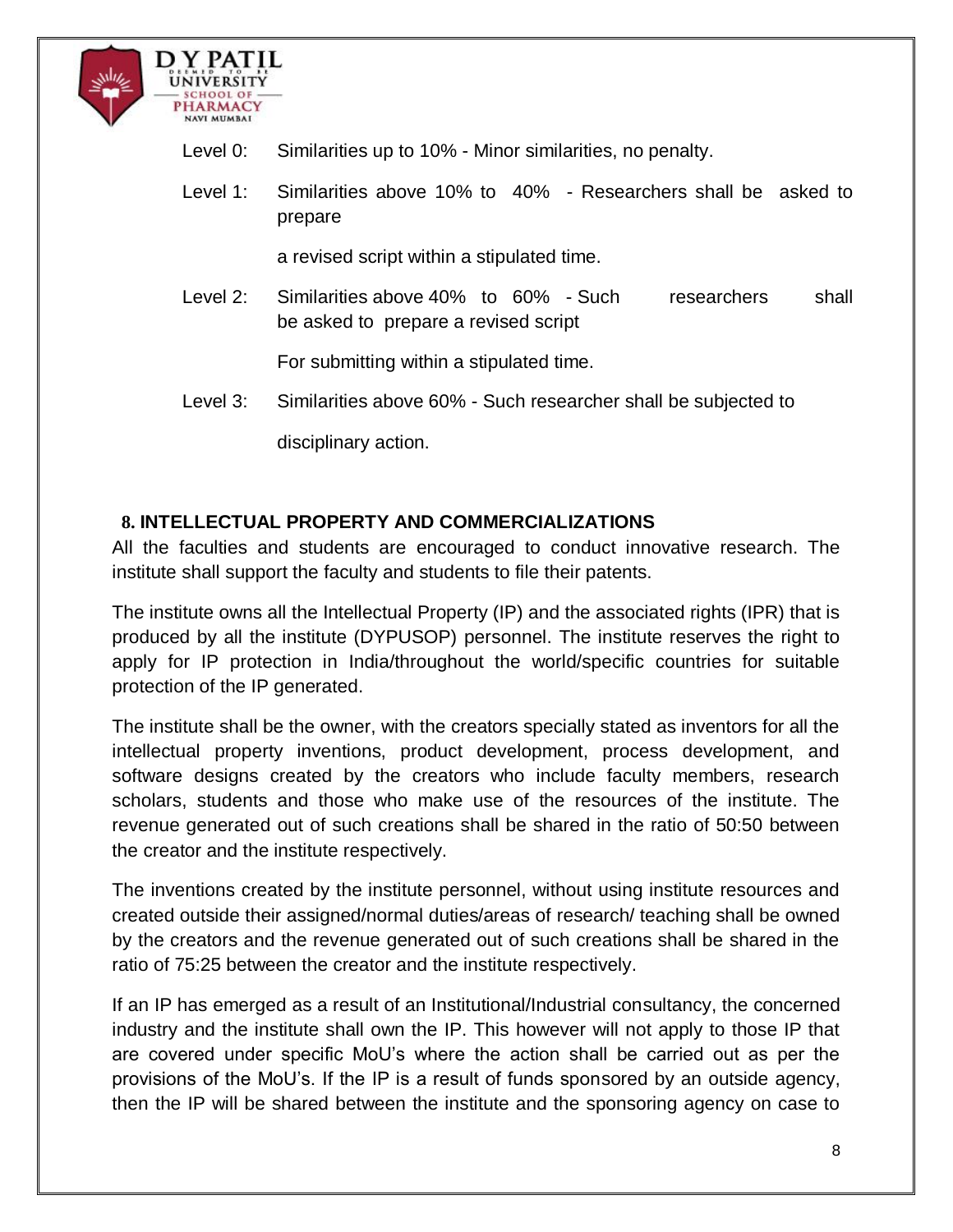

case basis and as per MoU / Agreement / Undertaking between the institute and the outside agency.

#### **9. PERIODIC REVIEW OF RESEARCH OUTPUT**

<span id="page-8-0"></span>Periodic review of research progress and output shall be carried out by the RAC and provide such information to Principal periodically (preferably 6 monthly) for assessment and required corrective actions, if any.

#### **10. POLICIES FOR PUBLICATIONS Research Publication:**

<span id="page-8-1"></span>Institute affiliation in the publication must be D Y Patil School of Pharmacy.

Faculties shall also publish joint research papers with experts from other institutions /industries.

All faculties are encouraged to publish their research results in the journals indexed in

PubMed/ Scopus/ Web of Science / Copernicus/ notified on the UGC website.

Results of research shall be published as early as possible preferably within 6 months of completions of study and analysis of data.

Publication support may be provided by the institute as appropriate based on the quality of research work.

#### **Dissertations and P h. D. Thesis:**

The Ph. D. students and guides are required to ensure that the dissertation/thesis work shall be submitted as per the university guidelines.

#### **11. RESEARCH INCENTIVE POLICY:**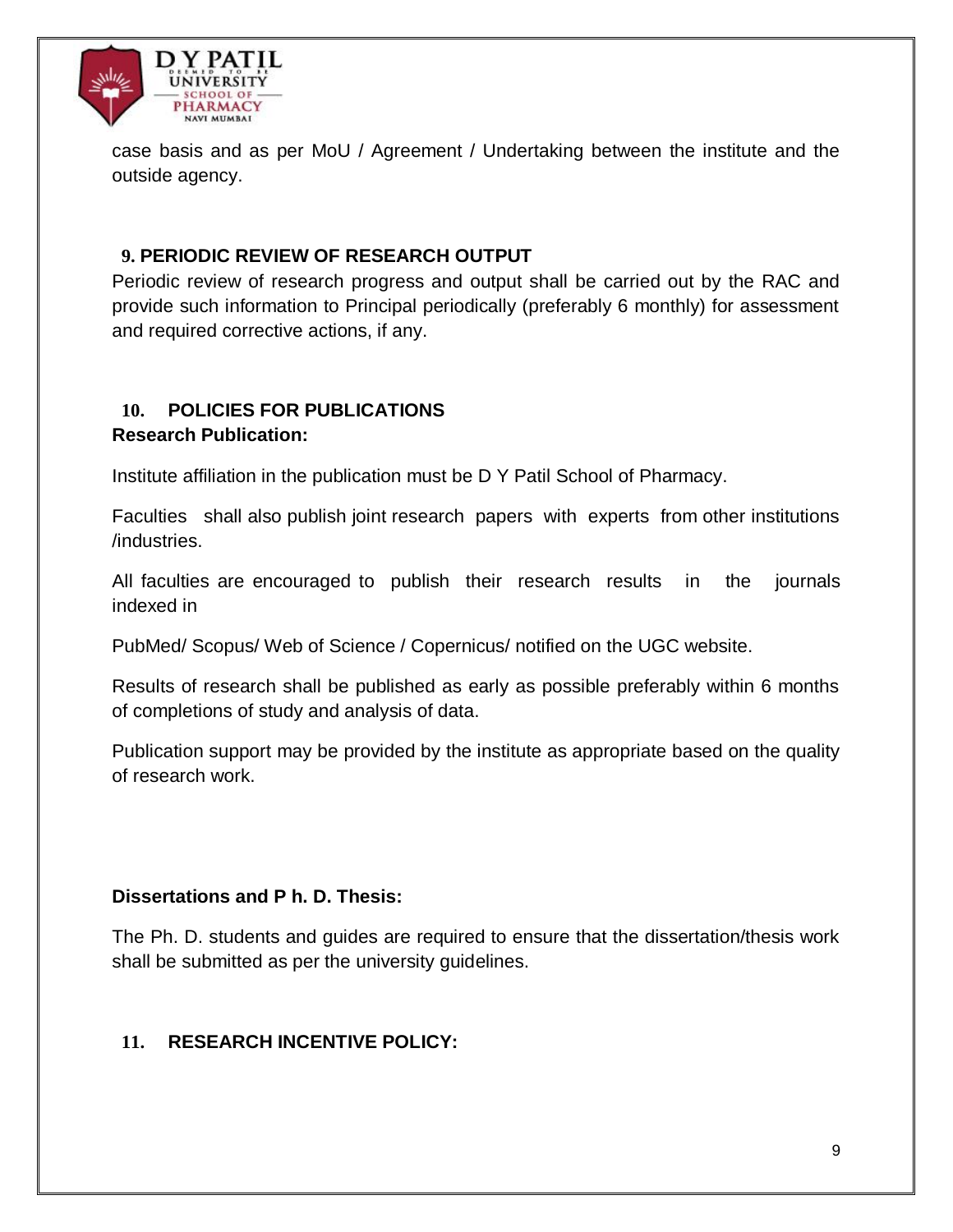

The faculty members are central to the sustenance of the institute. To retain talent and promote research, it is proposed that we will provide incentives to faculty for their contribution towards intellectual capital.

While performance measurement is required for any system driven organization, there is a possibility of subjectivity in evaluation that may lead to biases and avoidable comparisons. It is therefore, proposed that for extraordinary contribution, the faculty should be rewarded in terms of monitory benefits, awards, prizes or promotions.

Revised research incentive policy to be implemented as revised from time to time.

The following scheme covers the areas where the research contribution of a faculty member, may be rewarded:

#### **Faculty Incentives for Publication**

| Category<br><b>TypeofPublication</b> | Category | Researchfundingsupportfor<br>openaccessPublication |
|--------------------------------------|----------|----------------------------------------------------|
|--------------------------------------|----------|----------------------------------------------------|

| A).InternationalPublicationinPeerReviewedIndexed Journal |                                                                                              |                                        |  |  |  |  |
|----------------------------------------------------------|----------------------------------------------------------------------------------------------|----------------------------------------|--|--|--|--|
| OriginalArticle                                          | Web<br>Scopus/PubMed/<br>of Science/ Copernicus/<br><b>UGC Care List/ Sciencel</b><br>Direct | ActualorRs.3,000/-<br>whicheverisless  |  |  |  |  |
|                                                          | OtherIndex                                                                                   | ActualorRs. 2,000/-<br>whicheverisless |  |  |  |  |
| ReviewArticle                                            | Web<br>Scopus/PubMed/<br>of Science/ Copernicus/<br><b>UGC Care List/ Science</b><br>Direct  | ActualorRs. 2,000/-<br>whicheverisless |  |  |  |  |
|                                                          | OtherIndex                                                                                   | ActualorRs.1,000/-<br>whicheverisless  |  |  |  |  |

| B).National/UniversityPublisherPublicationinPeerReviewedIndexedJournal |                                                                                             |                                        |  |  |  |
|------------------------------------------------------------------------|---------------------------------------------------------------------------------------------|----------------------------------------|--|--|--|
| OriginalArticle                                                        | Web<br>Scopus/PubMed/<br>of Science/ Copernicus/<br>UGC Care List/ Science<br><b>Direct</b> | ActualorRs. 3,000/-<br>whicheverisless |  |  |  |
|                                                                        | OtherIndex                                                                                  | ActualorRs. 2,000/-<br>whicheverisless |  |  |  |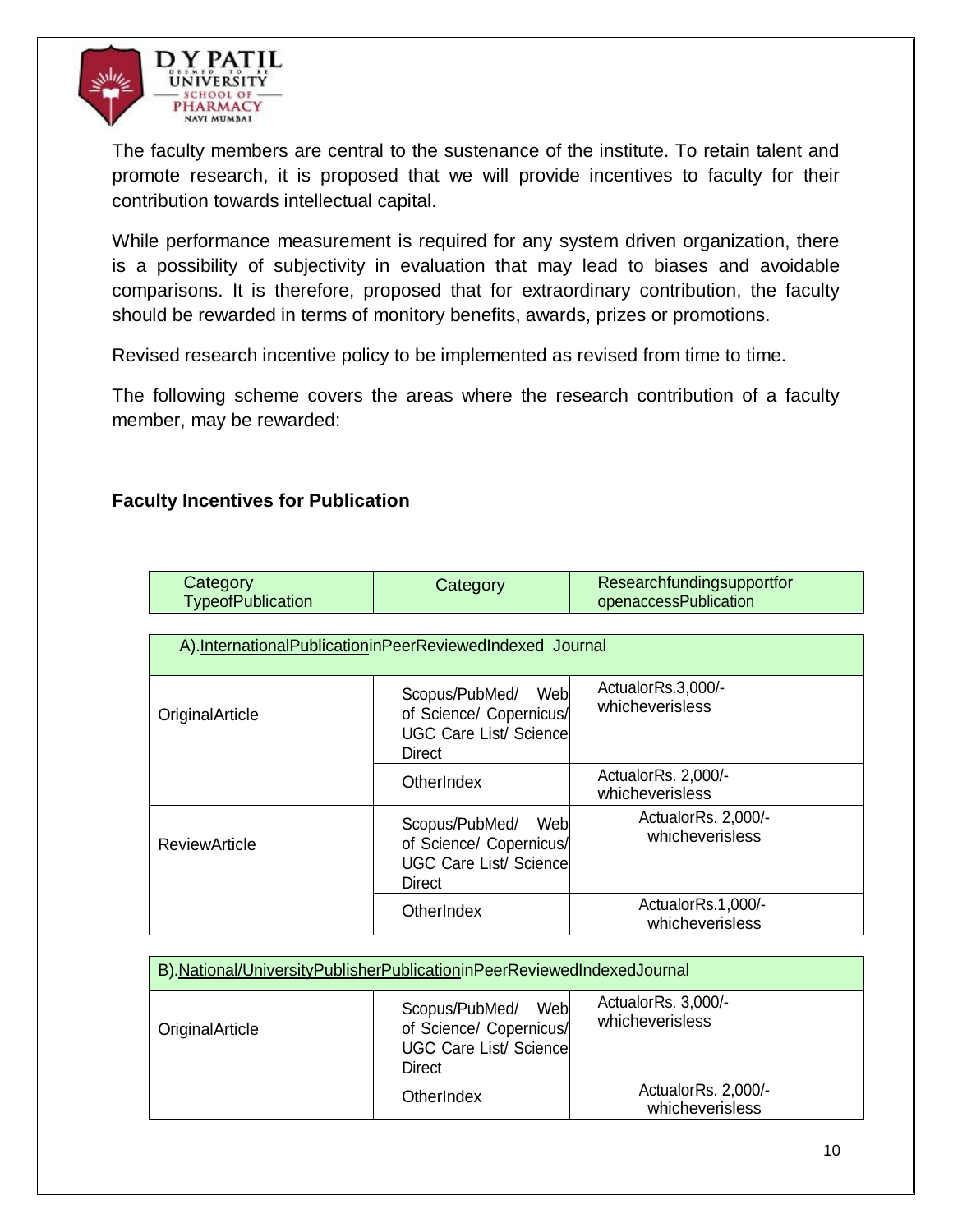

| <b>ReviewArticle</b> | Scopus/PubMed/<br>Web<br>of Science/ Copernicus/<br><b>UGC Care List/ Sciencel</b><br>Direct | ActualorRs. 2,000/-<br>whicheverisless |  |  |
|----------------------|----------------------------------------------------------------------------------------------|----------------------------------------|--|--|
|                      | OtherIndex                                                                                   | ActualorRs. 1,000/-<br>whicheverisless |  |  |

## **Faculty Recognition Incentives:**

| <b>Category</b>       | <b>Points</b> | <b>Incentives</b> |
|-----------------------|---------------|-------------------|
|                       | < 100         | Rs.1000/-         |
| <b>Citation Index</b> | 101-200       | Rs.2000/-         |
|                       | 201-400       | Rs.3000/-         |
|                       | More than 400 | Rs.4000/-         |
|                       | 1 to 10       | Rs.1000/-         |
| h-index               | $11 - 20$     | Rs.2000/-         |
|                       | $21 - 50$     | Rs.3000/-         |
|                       | More than 50  | Rs.4000/-         |
|                       | 1 to 20       | Rs.500/-          |
| i 10 Index            | $21 - 50$     | Rs.1000/-         |
|                       | More than 50  | Rs.1500/-         |

**Criteria: Incentives will be awarded once every year for each faculty**

### **Faculty Incentives for Projects:**

| Category | Paid leave to attend<br>meetings for Principal<br>Investigator (PI) or<br>Co-Investigator | (CI) <sup>Privileges</sup> | Incentives for PI & CI<br>completion of project |  |  |  |  | onl |
|----------|-------------------------------------------------------------------------------------------|----------------------------|-------------------------------------------------|--|--|--|--|-----|
|----------|-------------------------------------------------------------------------------------------|----------------------------|-------------------------------------------------|--|--|--|--|-----|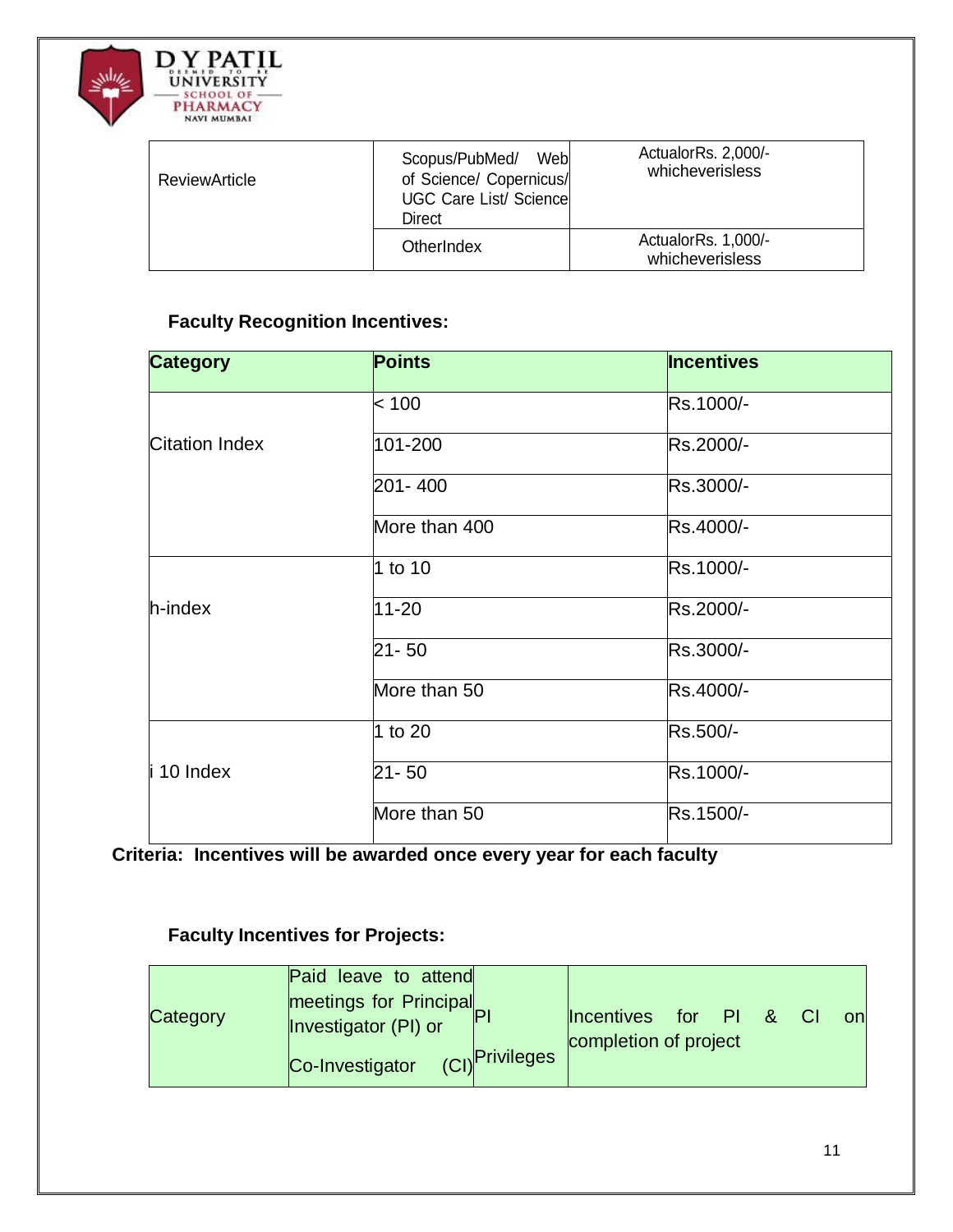

|                                                                              | Maximum per project<br>per year |                                  |                                                |                                        |                  |
|------------------------------------------------------------------------------|---------------------------------|----------------------------------|------------------------------------------------|----------------------------------------|------------------|
| Projects<br>with<br>funding<br>from<br>International                         |                                 |                                  | Project value<br>< 50 Lakhs                    | Project value<br>$> 50$ Lakhs          |                  |
| agencies                                                                     | 10                              |                                  | Bonus of                                       | Bonus of                               |                  |
|                                                                              |                                 |                                  | Rs.10,000                                      | Rs.12,000                              |                  |
| with<br>Project<br>funding<br>from<br>National /<br><b>State</b><br>Agencies | 8                               | <b>RAC</b><br>by<br>time<br>time | As decided <b>Project value</b><br>to<10 Lakhs | >10<br>Less $> 25$<br>than<br>25 Lakhs | Lakhs            |
|                                                                              |                                 |                                  | Rs. 3,000/-                                    | Rs.<br>$5,000/-$                       | Rs.<br>$8,000/-$ |
| Project funded<br>from University                                            |                                 |                                  | Not Applicable                                 |                                        |                  |

#### **Paper Presentation in Conferences: Criteria for availing incentives:**

- 1) Faculty should present paper / poster.
- 2) Faculty can avail incentives for maximum of two conferences per year
- 3) Registration fees will be provided, subject to maximum limit of Rs, 5,000/ per year
- 4) Registration fee will be reimbursed after submission of Certificate of attendance and original receipt of registration fee.

#### **Book/ Book Chapter/ Monograph**

The e-book and hard copy books are considered for research incentive. The pocket books or booklets and books having less than 20 pages are not considered for research incentive.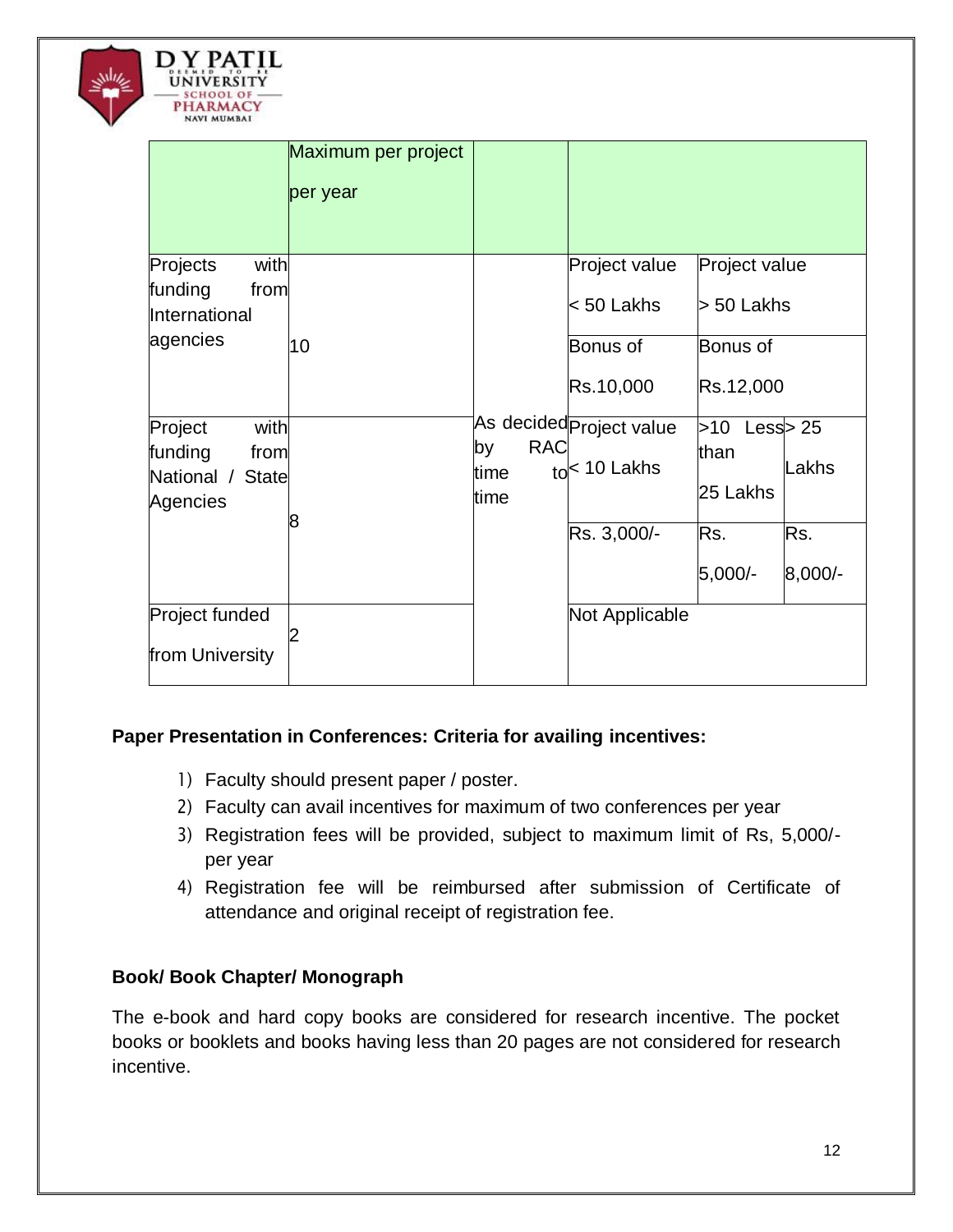

- I. For each Book (Reference or Text) authored/edited singly or jointly and published by International Publisher (McGraw Hills, Taylor Francis, Springer, Elsevier, CBS Publisher etc. or Apex bodies/Societies with ISBN (International Standard Book Number), the Authors/Editors will be given one time incentive maximum of Rs. 5,000/-
- II. For each Book (Reference or Text) authored/edited singly or jointly and published by DYPU/ National Publisher (McGraw Hills India, JP publisher, Springer India, Elsevier India, etc.) or Local/ Regional Publisher (Nirali Publication, or Pragati Publication, etc ) with ISBN, the Authors/Editors will be given one time incentive maximum of Rs. 5,000/-
- III. For each "Chapter/ monograph" in Book published by International Publisher with ISBN, the Author/s will be given one time incentive maximum of Rs. 3,000/ -
- IV. For each "Chapter/monograph" in Book published by National Publisher with ISBN, the author/s will be given one time incentive maximum of Rs. 3,000/-

#### **Patent Granted:**

The expenditure for filing the patent and its subsequent granting process shall be borne by the institute if the patent is taken on the name of the institute.

The incentive of Rs. 10,000/ - for International/ Indian Patent will be given for successfully granted patent. For more than one investigator, the disbursement of incentive will be as per the RAC.

#### **Guiding research scholars for Ph.D. or PG**

- Rs. 5000/- for each Ph.D. awarded from University
- Rs. 3000/- for each Master degree awarded from University

**For being editor of In-house/National Journal:** Rs. 5,000/- per annum

**For being editor of an International Journal:** Rs. 10,000/- per annum

**For international travel to institutes of repute by arranging funds on their own for establishing collaboration/signing of MoUs, etc.:** Rs.10, 000 (One time)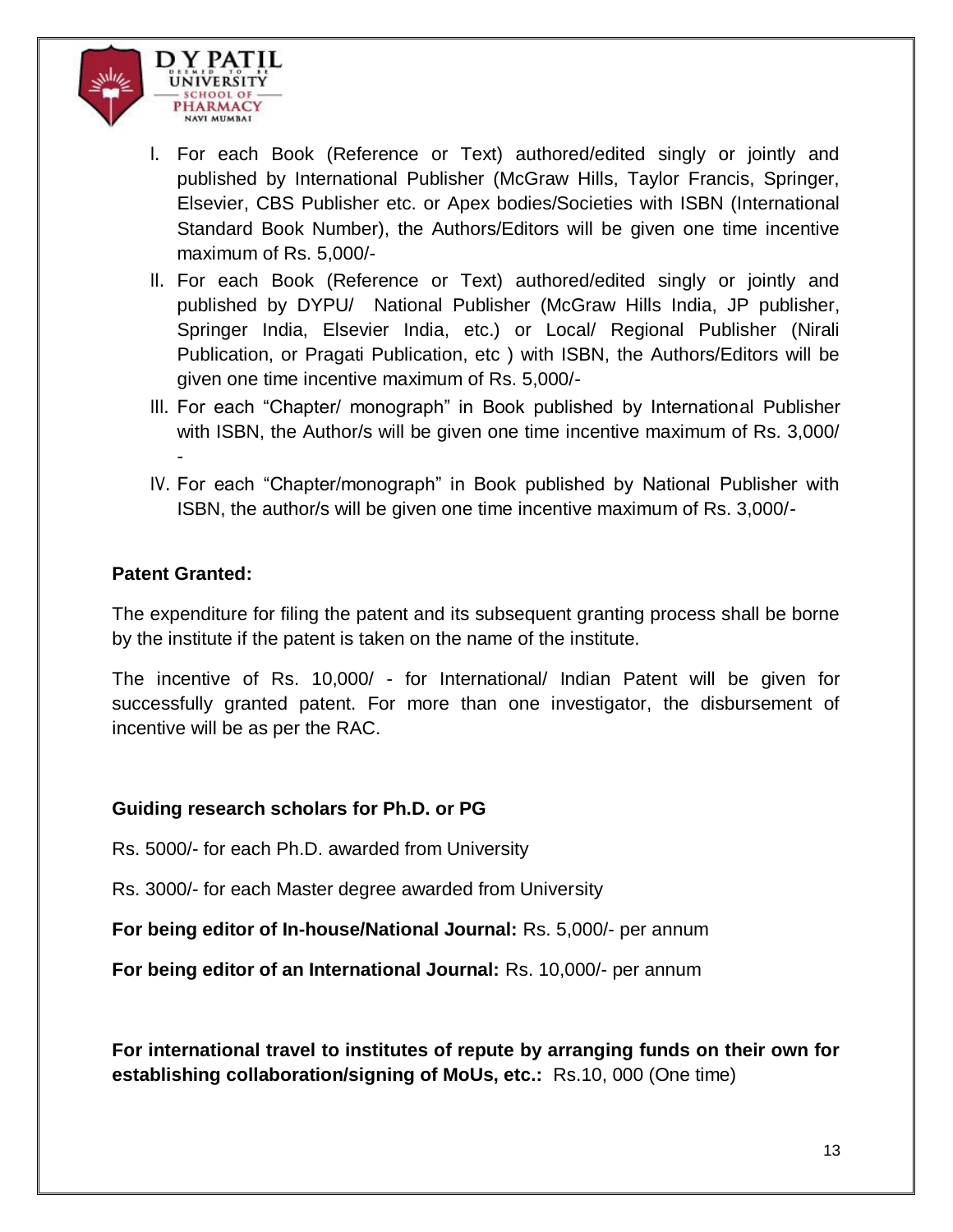

#### **Recognition for Faculties Getting International Research award:**

A reward of Rs.10,000/- will be given along with certificate for international award received by faculty for their outstanding performance and innovative work.

### **Recognition for Faculties Getting National Research award**

A reward of Rs.5,000/- will be given along with certificate for national award received by any faculty for their outstanding performance and innovative work.

#### **Recognition for Faculties getting any regional or other award**

A reward of Rs.5,000/- will be given along with certificate for national award received by any faculty for their outstanding performance and innovative work.

#### **Best Researcher Award**

Each year institute will give this award to researcher for their outstanding performance in research. It will contain a certificate along with cash award of Rs. 5,000/- The researcher should have at least 02 international publications and 02 national publications in indexed journal under his/her name and at least 01 projects as PI with funding outside agency.

#### **Incentives for Postgraduate and Undergraduate Students**

- 1) A reward of Rs.1,000/- for international publication and Rs.500/ for national publication in indexed journal as a first author.
- 2) A reward of Rs.1,000/- for international project and Rs.500/ for national project as principal Investigator with funds generated from outside provided the project should not be duplication of dissertation.
- 3) A reward of Rs. 1,000/- for Best Paper / poster award

#### **Incentives for organizing Research Conference by the students**